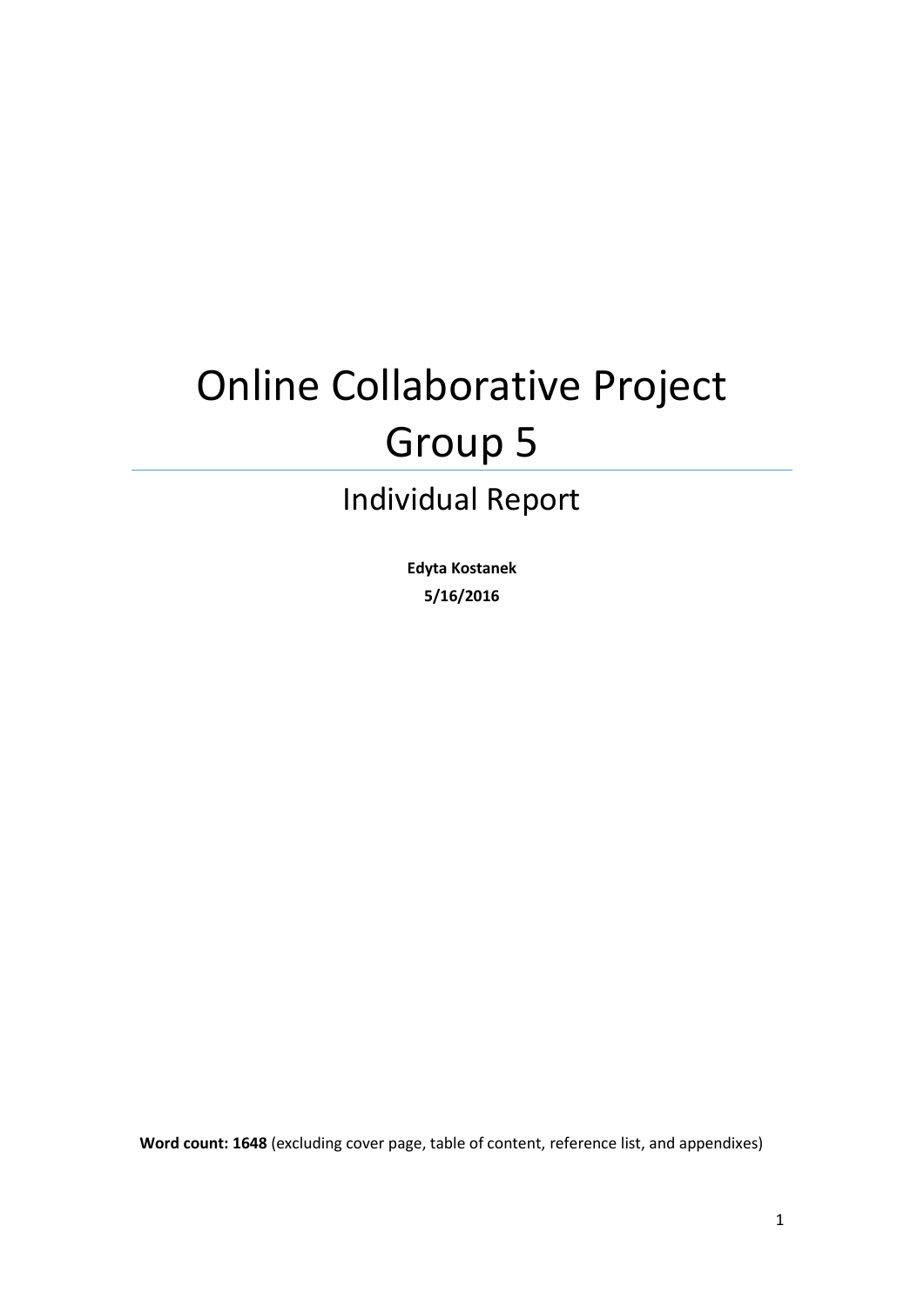## **Contents**

| Appendix 2. Rationale for choice of resource and social media delivery mechanism 10 |  |
|-------------------------------------------------------------------------------------|--|
|                                                                                     |  |
|                                                                                     |  |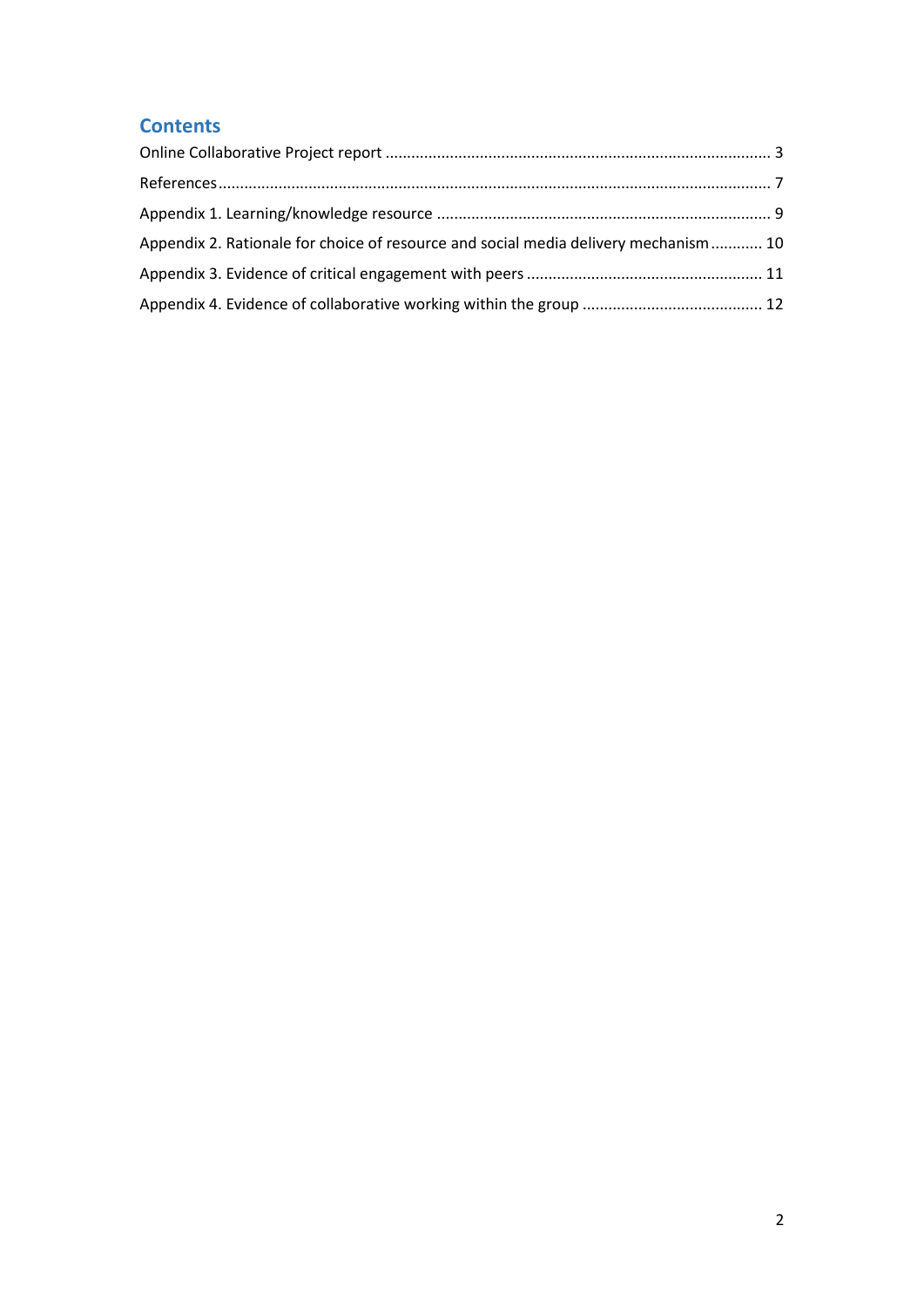#### <span id="page-2-0"></span>**Online Collaborative Project report**

Globalization is having a strong impact on social, economic and cultural issues, and in order to be able to move comfortably in such new context, students should learn how to communicate and cooperate with partners from across the globe and in different time zones (Serçe et al. 2011) and "become the leaders of the future" (CU 2015). To achieve this, teachers should become proficient themselves in such types of context; hence, it is necessary that we become online learners ourselves before we can teach our students.

As part of the M03 assessment, we were asked to "produce a collaborative output for sharing with other people" (PgCAPHE 2015). We did not form our group, instead five of us have been assigned to a specific one by module staff. Our group's Online Collaboration Project (OCP5) got initiated already during the M03 session in December 2015 when we received the member list.

OCP5 went through all stages of formation: forming, storming, norming, and perfoming (Tuckman 1965). The 'forming' phase was rather reactive and speedy, mainly because we knew each other from working together during earlier sessions, hence we knew what to expect and where our strenghts are. It then turned out that one member withdrew from the module. Considering that Jacques and Salomon (2010) suggest that a smaller group size "is a significant vairable in achieving discussion to enhance academic learning" (p. 16), we discussed our group situation and mutually agreed that we would not request an additional member to be assigned to our group. We started the project officially in mid-January 2016 with the initial planning over email (see Figure 1). We then continued with a discussion and planning the theme of the resource and its detailed content in asynchronous way over Padlet (see Appendix 2).

I have noticed over the years, I work best on the things that interest me most. I attended an Internationalisation conference for Professional Services at CU in mid-December 2015 and gave a presentation on my experiences of moving to the UK and adjusting to work at CU. I noticed that there is already a guide for international students coming to study at CU. However, there is no such resource for the use of newly hired staff. Being a fairly new staff at CU and still going through the relocation and adjustment period, the international guide was perhaps closest to my heart, and so I knew that this theme will keep my attention for a longer time. I have shared this with my teammates on the Padlet (see Appendix 2) and as it turned out to be something that others also would find useful, we decided to commit to creating a resource that would collect all the information that a newly hired or current CU employee would find useful. The idea for OCP5 was that we create a repository that allows us not only to put information in, but also take some information out, get to know something about CU that we did not know ourselves.

Once we settled on the topic, we then moved to 'performing' stage and concentrated on achieving the team's goal. Quip offered us a task list and a chat function to discuss things and make decisions in a more timely manner (see Appendix 4). We discussed the advantages and disadvantages of several tools and platforms through which we could deliver our output (i.e. Adobe Slate, Microsoft Sway, TopHat, Learnium), but in the end we decided to choose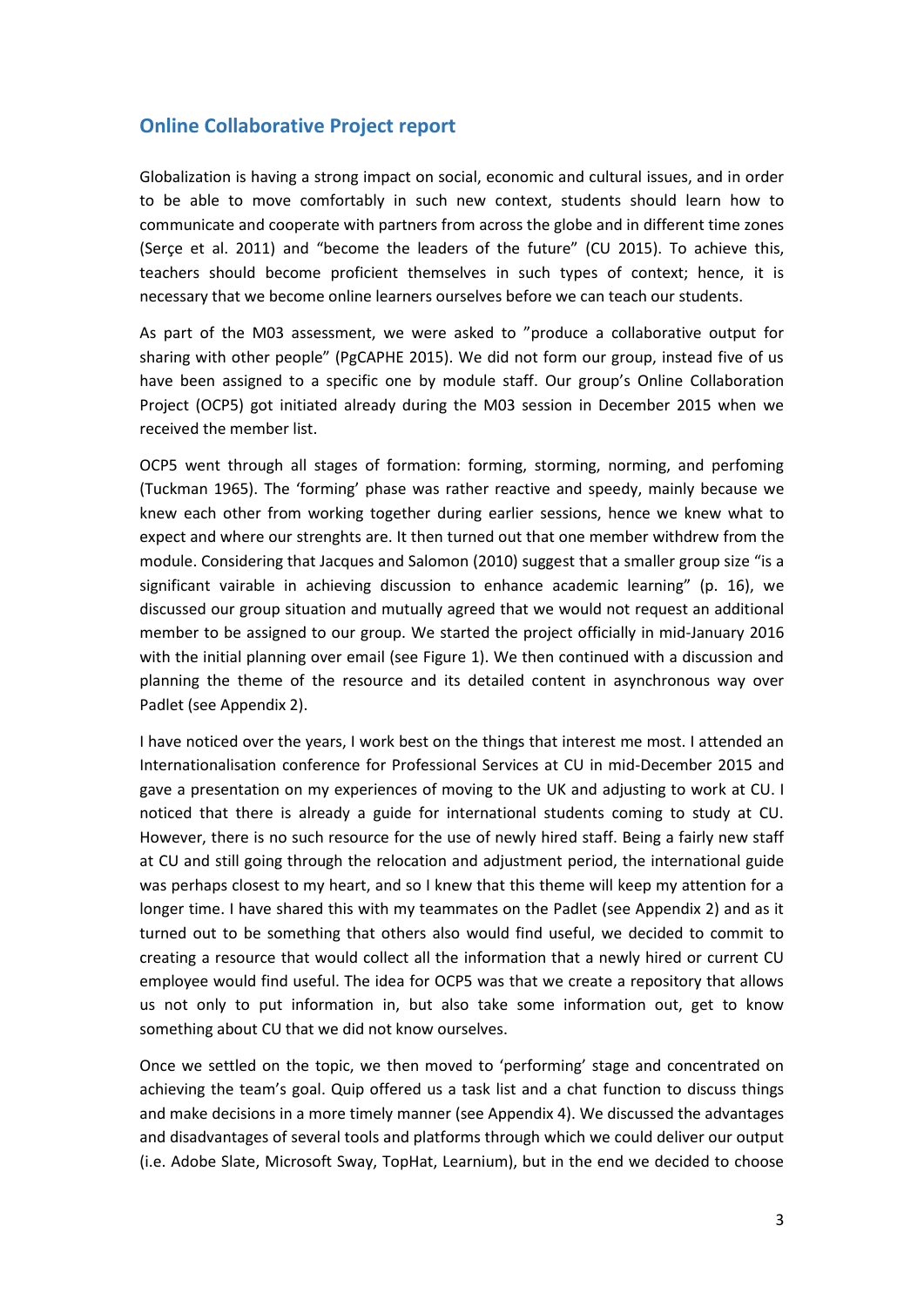'Coggle.it'. We wanted to share the information in an easy and intuitive way. 'Coggle.it' with its basic mapping features, simple graphics, and clickable links was a platform that fit our needs perfectly.



#### **Figure 1 Timeline of the OCP5 project**

The most important success factor for OCP5 was that we already had experience of working together. This allowed us to avoid conflicts and go through a relatively short 'storming' phase. Our teamwork was rather intuitive than systematic. We have not used any specific model to assess our suitability to specific team roles because we already knew what to expect from each other in terms of our skills and roles. But perhaps we could have used some assessment tool (i.e. Belbin Team Roles) to think about team roles and balance before our collaboration started. Belbin's model (1981) consists of eight team roles and their main contributions to the group (see Table 1). According to Belbin (n.d.) "typically, most people have two or three team roles that they are most comfortable with and prefer; a few others that they can manage to cover if they need to; and finally the rest that they prefer not to adopt at all." Some of us fulfilled the same role(s) and we also switched between roles depending on the current project phase (see Table 1). Looking back to the OCP5 we assumed the roles that fit our personalities and skills best. Such dynamic and intuitive approach certainly brought balance into our teamwork. I consider myself quite proficient with regard to technology, I was able to offer ideas and introduce tools that others did not know and share their knowledge with them along the process. I am also good in making sure that things are delivered on time, but at the same time I sometimes find it hard to delegate. I have earlier utilized Belbin's questionnaire for role preferences and as it turned out the roles I took in the OCP5 where consistent with the result from that self-analysis.

Because of our previous experience the OCP5 collaboration was much easier, clearly defined in terms of leadership, expectations, and responsibilities. Michinov and Michinov (2007) suggest suggests that it may be "advantageous to have a face-to-face meeting at the beginning of online collaboration" (p. 1541). According to Rovai and Jordan (2004) this would also have impact on teammate's sense of belonging and relationships. Therefore,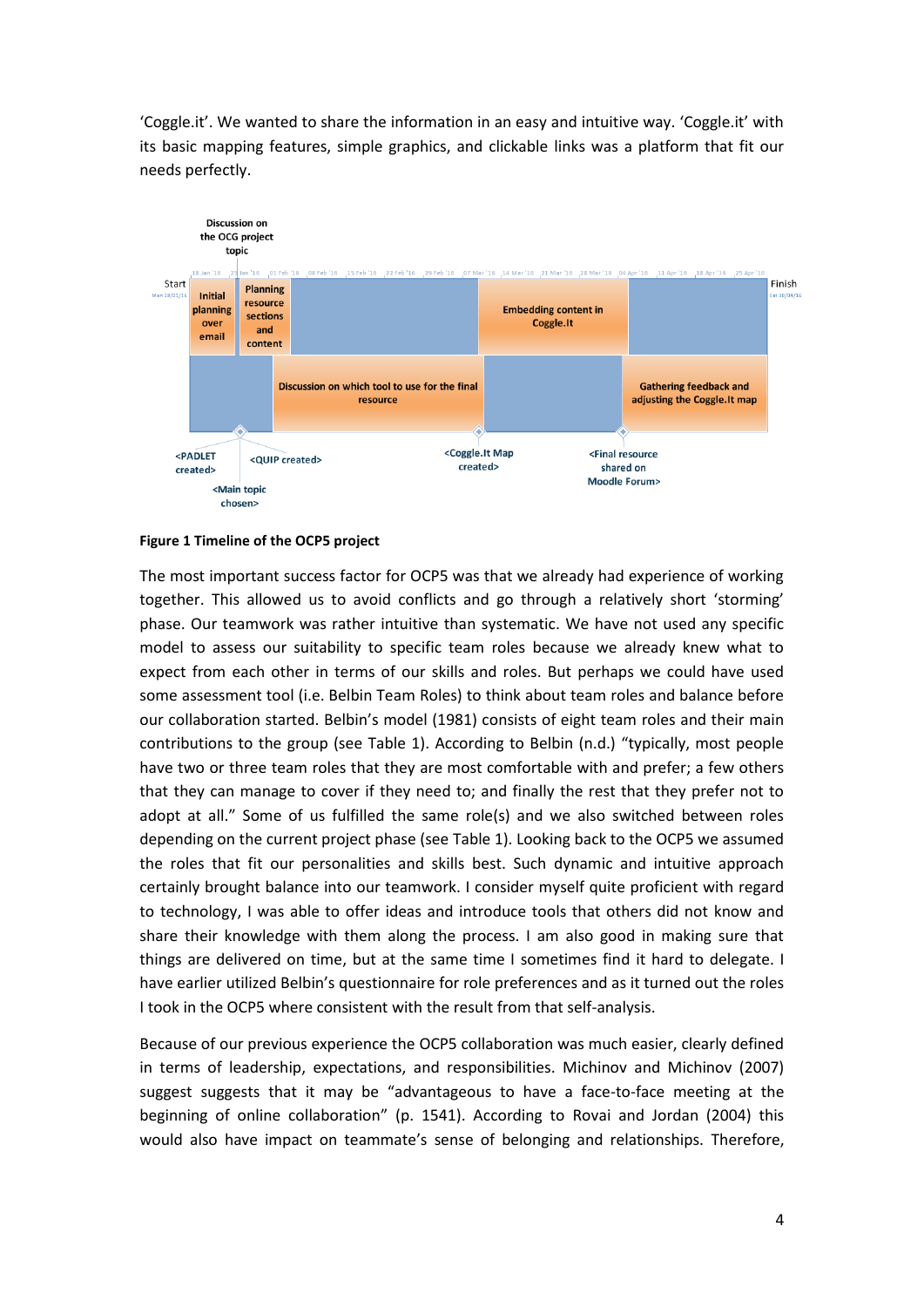perhaps if we did not have the previous experience, we would have organised a small meeting to get acquainted with team-mates anyway.

| Orientation     | Team role                                      | Contribution <sup>1</sup>                                                                                  | OCP5 teammate                                                                                              |
|-----------------|------------------------------------------------|------------------------------------------------------------------------------------------------------------|------------------------------------------------------------------------------------------------------------|
| Action oriented | Shaper                                         | "Challenging, dynamic, thrives on<br>pressure. Has the drive and courage to<br>overcome obstacles."        | Eleanor, Jon (suggested content and<br>tool options)                                                       |
|                 | Company<br>worker/<br>Implementer <sup>2</sup> | "Practical, reliable, efficient. Turns<br>ideas into actions and organises work<br>that needs to be done." | Cherisse (created Quip space for<br>communication and scheduling),<br>Edyta (created Padlet and Coggle.it) |
|                 | Completer<br><b>Finisher</b>                   | "Painstaking, conscientious, anxious.<br>Searches out errors. Polishes and<br>perfects."                   | Edyta and Jon (final check-ups before<br>sharing the resource)                                             |
| People oriented | Chairman/<br>Co-ordinator <sup>3</sup>         | "Mature, confident, identifies talent.<br>Clarifies goals. Delegates effectively."                         | Cherisse (through Qip)                                                                                     |
|                 | Team-worker                                    | "Co-operative, perceptive and<br>diplomatic. Listens and averts friction."                                 | Jon and Eleanor                                                                                            |
|                 | <b>Resource</b><br>Investigator                | "Outgoing, enthusiastic,<br>communicative. Explores opportunities<br>and develops contacts."               | Edyta (proposed theme and various<br>options for tools, talked to LEU)                                     |
| Task oriented   | Plant                                          | "Creative, imaginative, free-thinking.<br>Generates ideas and solves difficult<br>problems."               | Edyta (technical support and ideas),<br>Cherisse (communication)                                           |
|                 | <b>Monitor</b><br>Evaluator                    | "Sober, strategic and discerning. Sees<br>all options and judges accurately."                              | Eleanor (made sure we were doing<br>what the brief asked us to deliver)                                    |
|                 | <b>Specialist</b>                              | "Single-minded, self-starting,<br>dedicated. Provides knowledge and<br>skills in rare supply."             | Jon (sometimes dwelled in technical<br>side of the assignment; insisted on<br>using one specific tool)     |

#### **Table 1 Team roles distribution across the OCP5 (based on Belbin.com)<sup>123</sup>**

**.** 

Clear communication is fundamental to all aspects of online teams (Yukl, 1994), especially when it comes to agreeing on goals and making decisions. From the beginning, we were clear that we need to plan the whole process in a way that other work obligations would not interfere with the project delivery, nor the project would interfere with our regular work. We agreed that it is crucial to choose communication tools that would allow us to work in asynchronous way without sacrificing the schedule or quality of the OCP5 output. Synchronous tools would certainly allow us to deliver the project faster, however this would mean that the work is linked to a specific time (Romiszowski and Mason 2004). Relying on asynchronous communication allowed us to share our ideas whenever we felt like it and it did not require all of us to be present for the communication and work to happen (Serçe et al. 2011). This was a particularly good choice as over time we noticed that the main challenge we faced were time restrictions due to other work obligations or personal circumstances. For instance, Jon took a few weeks off at the beginning of the project to focus on his teaching obligations; I took some time off due to health issues in the middle of the project. Each of teammates supported the development of the output according to our

<sup>1</sup> Source: Belbin.com (n.d.) Belbin's team role summary descriptions [online] available from <http://www.belbin.com/media/1160/belbin-howtousebelbinreports-toraiseself-awarenessandincreasepersonaleffectiveness-sept2013.pdf> [21 March 2016])

 $2^2$  Company worker was a team role introduced by Belbin in 1981. It was later on re-labelled as an Implementer (Belbin Associates (1988)

<sup>3</sup> Chairman was a team role introduced by Belbin in 1981. It was later on re-labelled as a Coordinator (Belbin Associates (1988)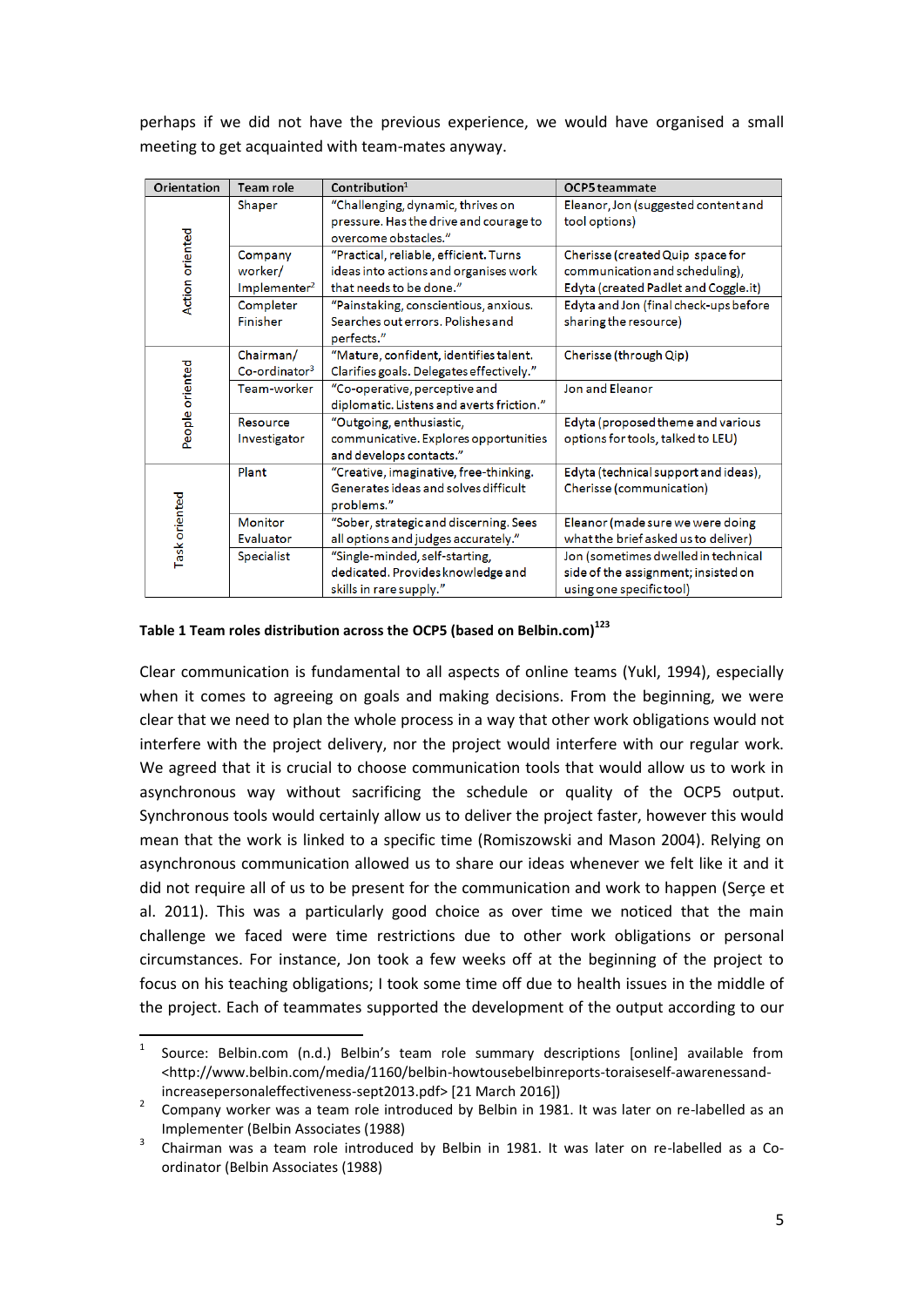availability and information we possessed at a given time and we made sure that whenever some of us are not available, other ones can pitch in and continue the work.

Participation in this activity was a rewarding experience that gave me insight into working in the online environment and how this could be utilized in my teaching. I usually employ collaborative work in my modules since they increase engagement and contribute to student learning and educational achievement (Astin 1997; Tinto 1998). Barkley et al. (2004) suggest that teams tend to come up with more advanced solutions that those of an individual person. Collaborative activities permit students to learn from each other and have been identified as a more effective educational method than when the information 'transmitted' purely by the teacher (Barkley et al. 2004). Finally, collaborative activities also advance critical thinking and problem-solving (Mannix and Neale 2005), as well as develop interpersonal aptitude (Caruso and Woolley, 2008), which is highly welcome by employers (Yorke 2004).

This experience showed me that the collaborative work does not have to necessarily be done in the classroom, but can also be delivered in an online context. I could perhaps utilize OIL projects within my modules. Previous studies suggest that an online collaborative groupwork can have a positive impact on students' performance (Uribe, Klein, and Sullivan 2003), their learning learning efficiency (Bruffee 1999), critical thinking, and communication skills (Johnson and Johnson 2000). Adopting OIL projects in my modules could not only provide my students with a chance to advance their interpersonal skills, but also intercultural and digital competences. For instance, on 345SAM Project Management students could engage in online interaction with peers from a partner institution abroad and develop a project plan together; on M106SSL Risk Management, students could develop a risk management procedure with their international peers.

However, "just because you can create an "online" dimension of community doesn't mean that you should " (Fichter 2005). 345SAM Project Management for Business is a module dedicated to international students; roughly 95% of them come from China. These students rarely ask questions in class or interact with each the teacher or each other. This usually relates to their various cultural backgrounds and being used to less interactive teaching styles. Their background usually hinders class participation, student engagement and certainly would pose a great challenge in collaborative work. Also there may be problems related to technology access and time-zones. This may influence the availability of live interactions and depth of communication.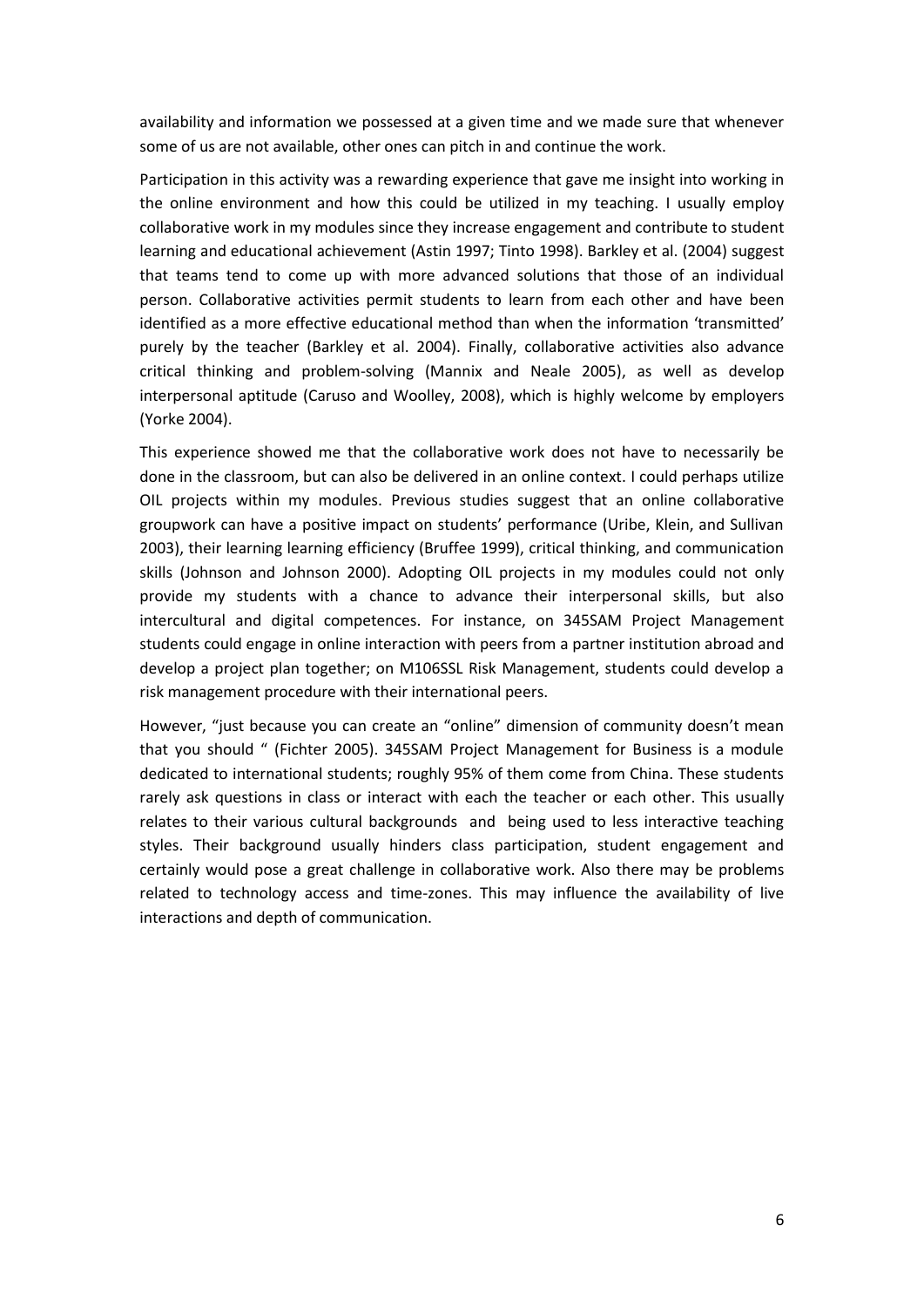#### <span id="page-6-0"></span>**References**

- Astin, A. (1993) *What matters in college? Four critical years revisited*. San Francisco: Jossey-Bass
- Belbin Associates (1988) *Interplace: Matching People through Jobs*. Cambridge: Belbin Associates
- [Belbin, M.](https://en.wikipedia.org/wiki/Meredith_Belbin) (1981) *Management Teams*. London: Heinemann
- Belbin.com (n.d.) *Belbin's team role summary descriptions.* [online] available from <http://www.belbin.com/media/1160/belbin-howtousebelbinreports-toraiseselfawarenessand-increasepersonaleffectiveness-sept2013.pdf> [21 March 2016])
- Brufee, K. (1999) *Collaborative learning: Higher education, interdependence, and the authority of knowledge.* 2nd edn. Baltimore: John Hopkins University Press
- Caruso, H.M., and Wooley, A.W. (2008) 'Harnessing the power of emergent interdependence to promote diverse team collaboration'. *Diversity and Groups* 11, 245-266
- CU (Coventry University) (2015) *Coventry University Group Education Strategy 2015-2021*  [online] available from https://share.coventry.ac.uk/staff/ps/vco/Documents/Education%20Strategy%20D ocuments%20July%202015/Education%20Strategy%202015-2021%20- %20Booklet.pdf [14 December 2015]
- Fichter, D. (2005) 'The Many Forms of E-collaboration: Blogs, Wikis, Portals, Groupware, Discussion Boards, and Instant Messaging'. *Online* 29 (4), 48-50
- Jaques, D., and Salmon, G. (2010) 'Studies of group behaviour'. in *Online Communication and Collaboration*. ed. by Donelan, H., Kear, K., and Ramage, M. Milton Park: Routledge, 12-25
- Johnson, D.W., and Johnson, R.T. (2000) *Joining together: Group theory and group skills.* 7<sup>th</sup> ed. Edina, MN: Interaction
- Mannix, E., and Neale, M.A. (2005) 'What differences make a difference? The promise and reality of diverse teams in organizations'. *Psychological Science in the Public Interest* 6 (2), 31-55
- Michinov, N., and Michinov, E. (2007) 'Face-to-face contact at the midpoint of an online collaboration: Its impact on the patterns of participation, interaction, affect, and behavior over time'. *Computers & Education* 50, 1540-1557
- PgCAPHE (2015) 'Assignment Brief M03ODL Online Collaborative Project Additional Sheet (11 Dec 15 Final).docx' [online] available from https://cumoodle.coventry.ac.uk/mod/folder/view.php?id=863276 [4 April 2016]
- Romiszowski, A., and Mason, R. (2004) 'Computer-mediated communication'. in *Handbook of research on educational communications and technology*. 2nd edn. ed. by Jonassen, D.H. Mahwah, NJ: Lawrence Erlbaum, 397-432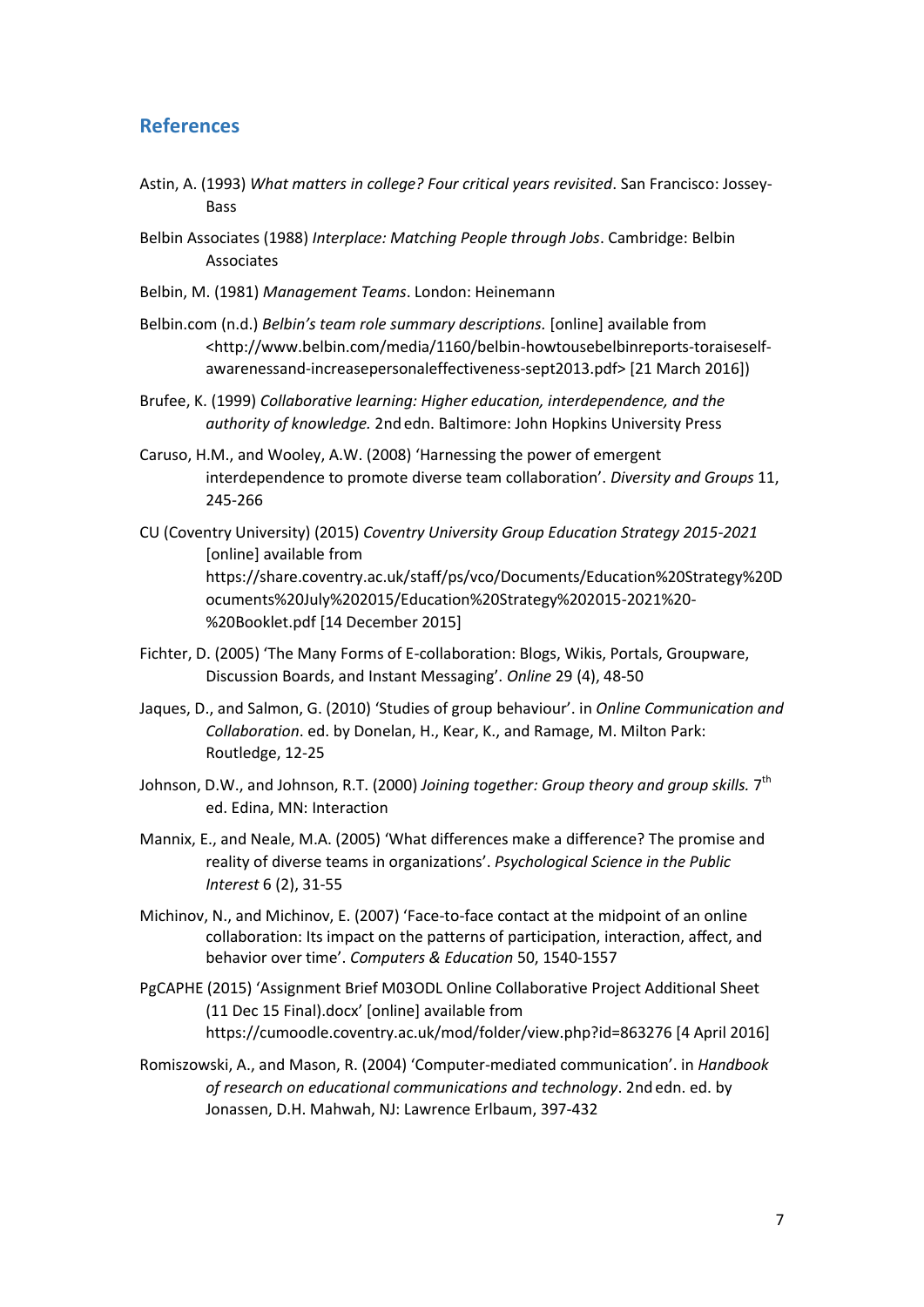- Rovai, A.P., and Jordan, H.M. (2004) 'Blended learning and sense of community: A comparative analysis with traditional and fully online graduate courses'. *International Review of Research in Open and Distance Learning* 5 (2), 1-13
- Serçe, F. C., Swigger, K., Nur Alpaslan, F., Brazile, R., and Dafoulas G. (2011) 'Online collaboration: Collaborative behaviour patterns and factors affecting globally distributed team performance'. *Computers in Human Behavior* 27, 490-503
- Tinto, V. (1987) *Leaving college: Rethinking the causes and cures of student attrition.*  Chicago: University of Chicago Press
- Tuckman, B.W. (1965) 'Developmental sequence in small groups'. *Psychological Bulletin* 63 (6), 384-399
- Uribe, D., Klein, J.D., and Sullivan, H. (2003) 'The effect of computer-mediated collaborative leaming on solving ill-defmed problems'. *Educational Technology Research and Development* 57 (1), 5-19
- Yorke, M. (2004) 'Employability in the undergraduate curriculum: some students' perspectives'. *European Journal of Education* 39, 409-427
- Yukl, G. (1994) *Leadership in organizations*. Englewood Cliffs, NJ: Prentice-Hall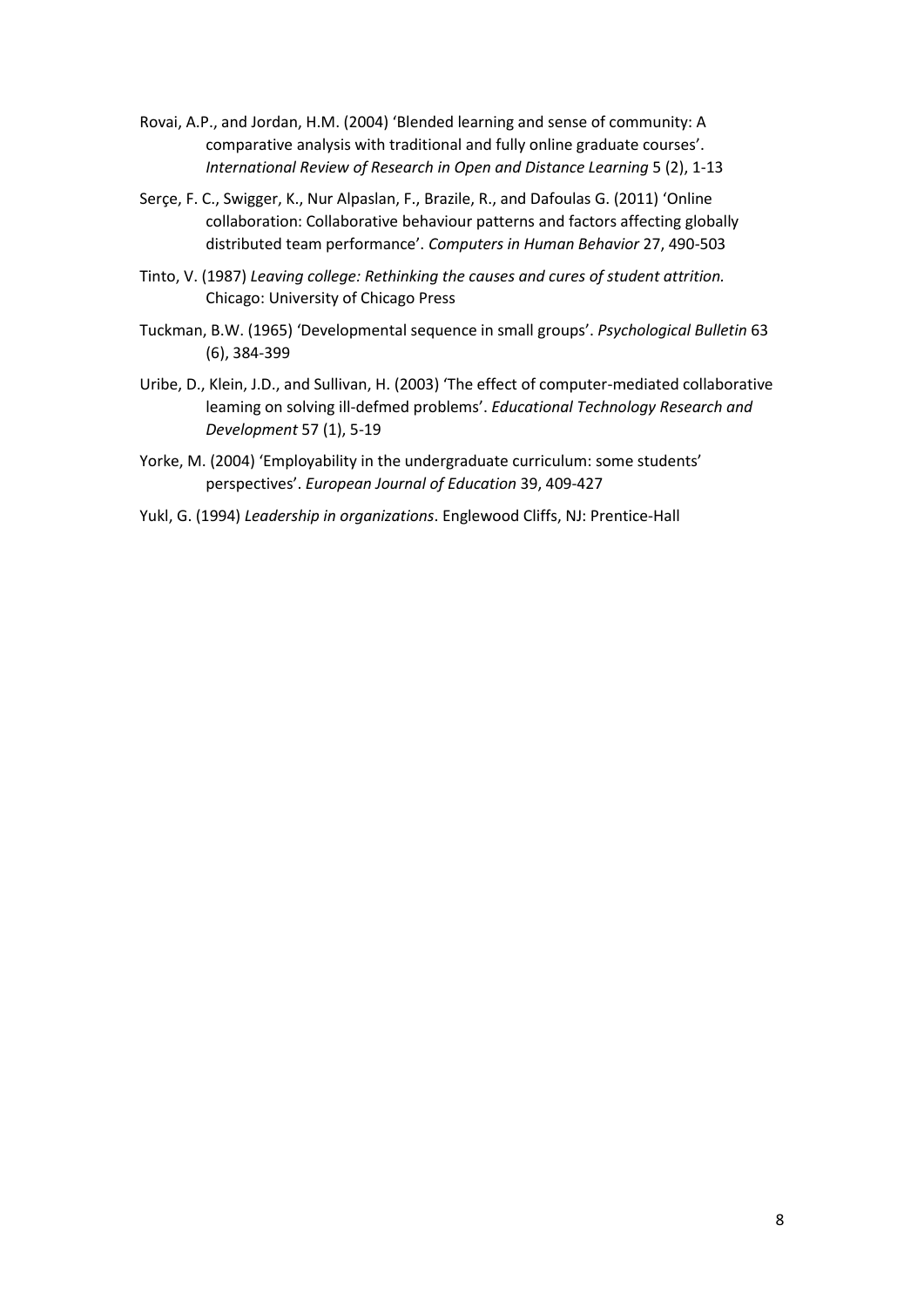# <span id="page-8-0"></span>**Appendix 1. Learning/knowledge resource**

"Coventry University Staff Guide":

https://coggle.it/diagram/VwQx6J-5duBxNUQY/c55a085df3610fbf7783470db2217cb9e4504563dd6ef4597a3545b7db8eb971



**Figure 2 OCP5 knowledge resource (source: Print screen from [https://coggle.it/diagram/VuGwLg\\_jCUx8vwxG\)](https://coggle.it/diagram/VuGwLg_jCUx8vwxG)**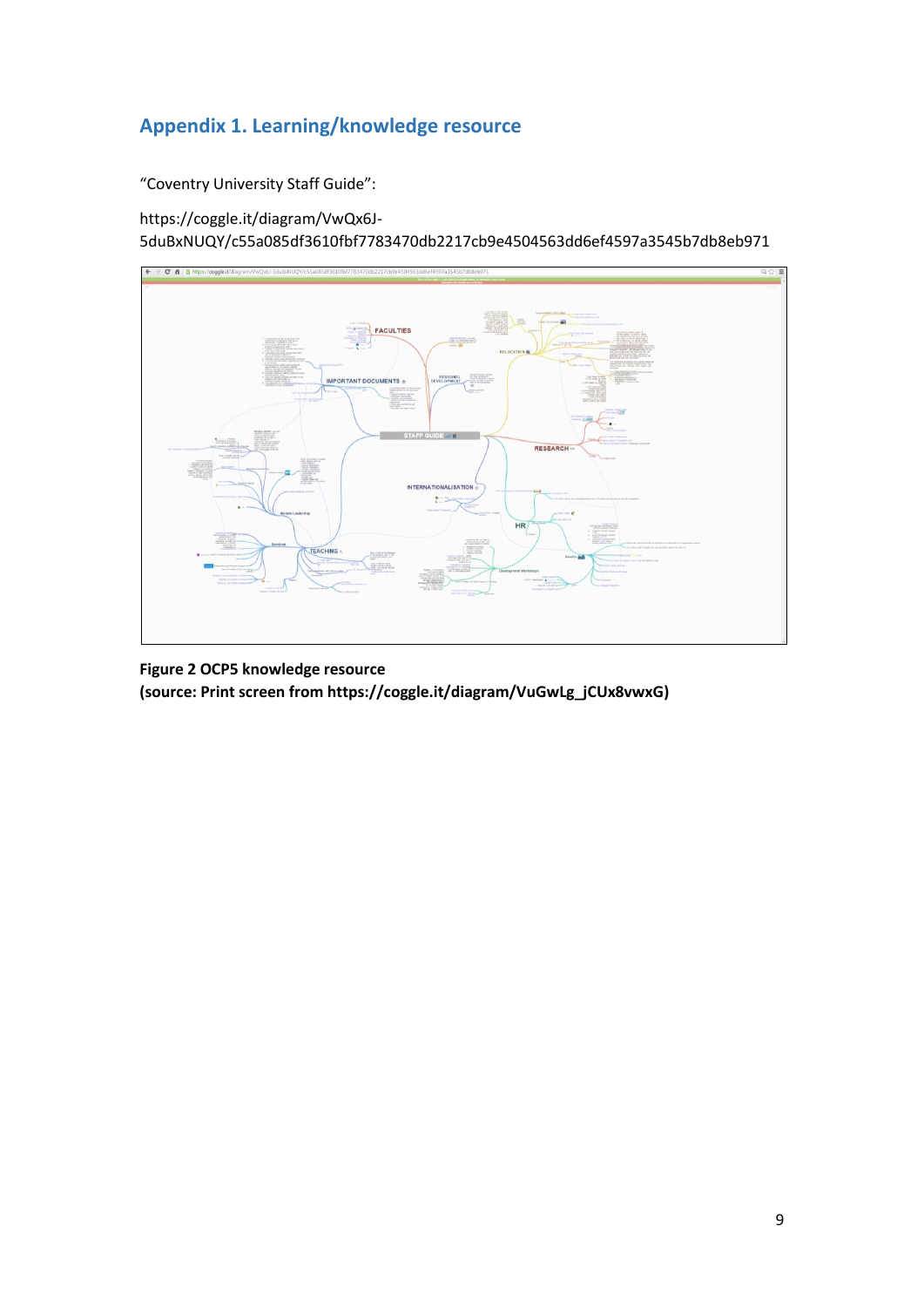# <span id="page-9-0"></span>**Appendix 2. Rationale for choice of resource and social media delivery mechanism**

Social media delivery mechanism:<http://padlet.com/EKostanek/M03>



**Figure 3 Rationale for the choice of resource (source: Print screen from [http://padlet.com/EKostanek/M03\)](http://padlet.com/EKostanek/M03)**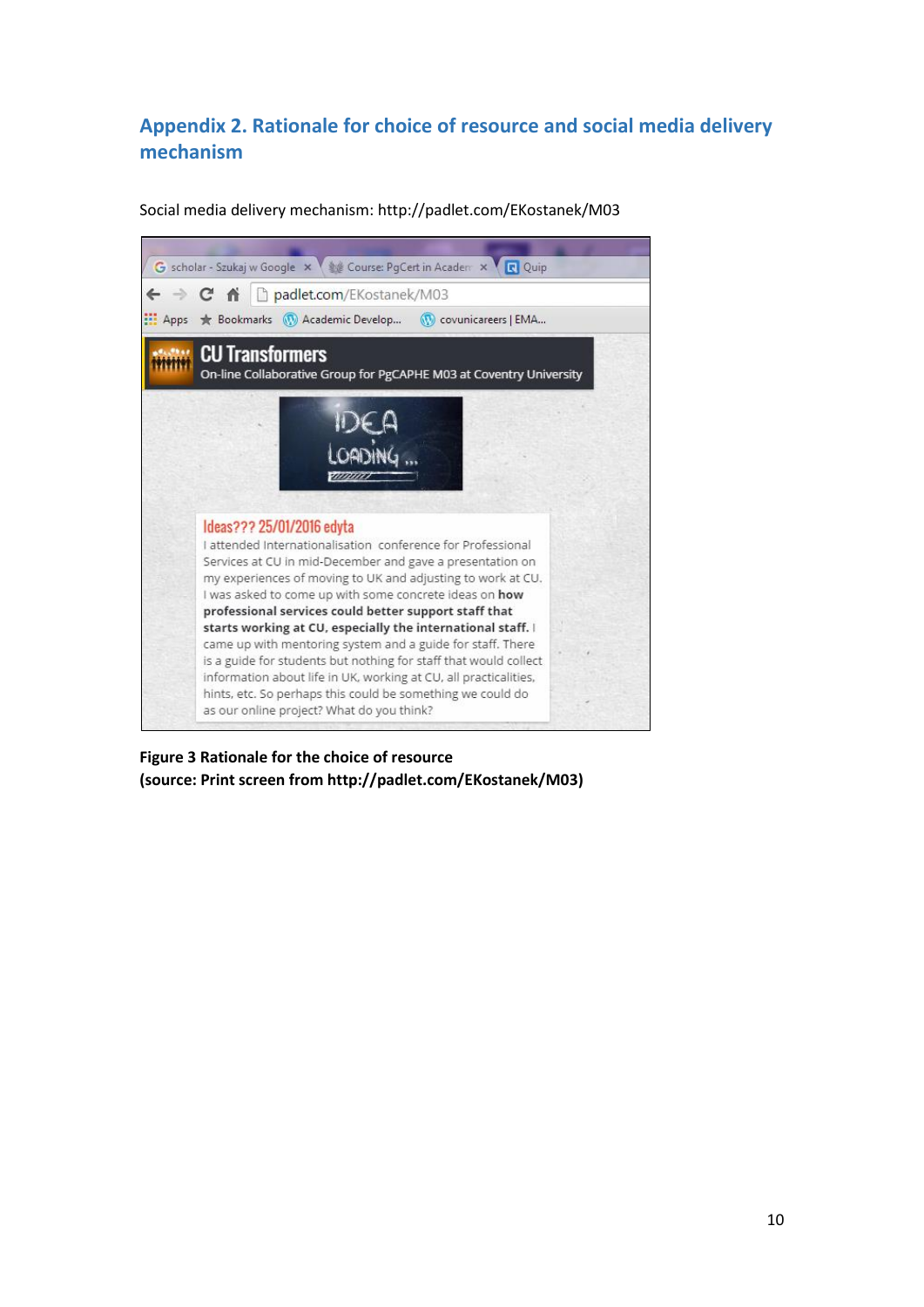# <span id="page-10-0"></span>**Appendix 3. Evidence of critical engagement with peers**



**Figure 4 Sharing the OCP5 with colleagues from PgCAPHE on the Moodle Forum (source: Print screen from:** 

**https://cumoodle.coventry.ac.uk/mod/forum/discuss.php?d=91675)**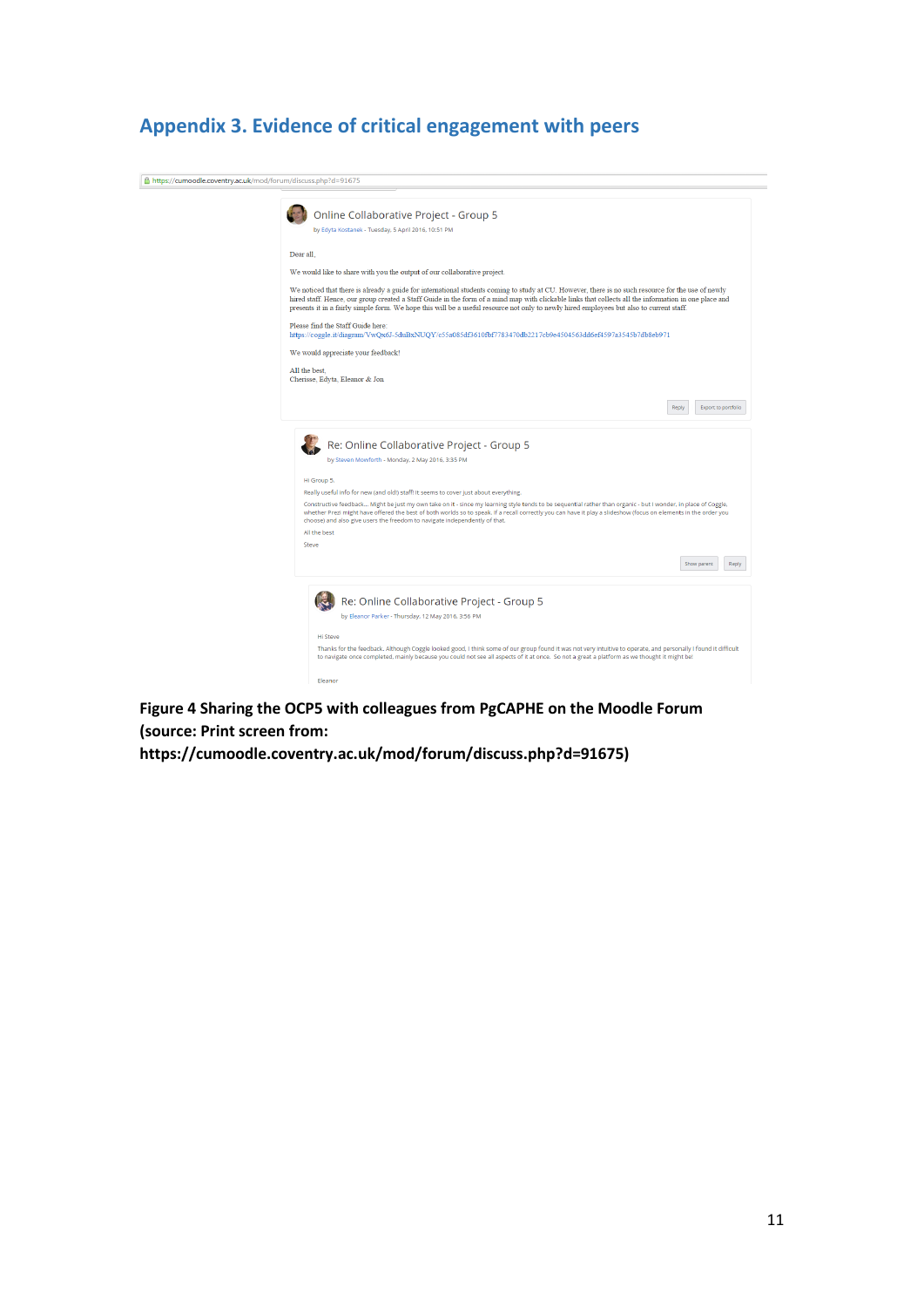### <span id="page-11-0"></span>**Appendix 4. Evidence of collaborative working within the group**

We utilised documents on Quip:

| Quip needs your permission to enable desktop not                                                                                                                                       |                                                                                                                                                                                                                                                                                                                                                                                                   |                                                                                                                                                                                                                                                                                                                                                                                                                       |  |  |  |  |
|----------------------------------------------------------------------------------------------------------------------------------------------------------------------------------------|---------------------------------------------------------------------------------------------------------------------------------------------------------------------------------------------------------------------------------------------------------------------------------------------------------------------------------------------------------------------------------------------------|-----------------------------------------------------------------------------------------------------------------------------------------------------------------------------------------------------------------------------------------------------------------------------------------------------------------------------------------------------------------------------------------------------------------------|--|--|--|--|
| M03 Online   v (                                                                                                                                                                       | M03 Online Collaborative Pro                                                                                                                                                                                                                                                                                                                                                                      |                                                                                                                                                                                                                                                                                                                                                                                                                       |  |  |  |  |
| a                                                                                                                                                                                      |                                                                                                                                                                                                                                                                                                                                                                                                   |                                                                                                                                                                                                                                                                                                                                                                                                                       |  |  |  |  |
| Inbox<br>Starred<br>New Document<br>Documents<br>M03 Online Collaborati<br>猫<br>Private<br>All Documents<br>Chat Rooms<br>Humor<br>pgcert2015-16 Chat<br>New Chat Room<br>Site Members | <b>Meeting Notes</b><br>18.02.2016<br>Higgst.<br>no in secretary's action intenting ter-<br>meeting - Lieason that the learning<br>respurite that we have to counte is provided.<br>sideration.35<br>We might be a bit ambitious in thisting<br>about a mode for loten cational staff etc<br>seed to navoir down what we are these<br><b>D'ation</b><br>remn, yes no perhaps a plan for the golde | <b>Task List</b><br>Top priority:<br>[2] director-Poddet<br>[2] Decide on easy present level<br>(2) deeper a look-list<br>Other:<br>E Consider which learning platform to<br>use (Topstat, Peal Trees, Adobe<br>sizioni, at gio versos desegi to create a<br>shortlearning response, acquirings<br>fet's create a mind inquivity.<br>COOCLE/T-JON WENEED TO<br>KNOW WHAT YOU THINK &<br>Chillenoideallammine pastaeti |  |  |  |  |
| Eleanor Parker<br>Jon Andrews                                                                                                                                                          |                                                                                                                                                                                                                                                                                                                                                                                                   |                                                                                                                                                                                                                                                                                                                                                                                                                       |  |  |  |  |
| Cher Hoyte<br>Add People                                                                                                                                                               |                                                                                                                                                                                                                                                                                                                                                                                                   |                                                                                                                                                                                                                                                                                                                                                                                                                       |  |  |  |  |

**Figure 5 Documents used to exchange longer opinions (not suitable for chat) and to plan tasks that need to be completed to deliver the knowledge resource (source: Print screen fro[m Quip\)](http://padlet.com/EKostanek/M03)**

We also utilized chat function on Quip:



**Figure 6 Example of chat conversations within OCP5 (source: Print screen fro[m Quip\)](http://padlet.com/EKostanek/M03)**